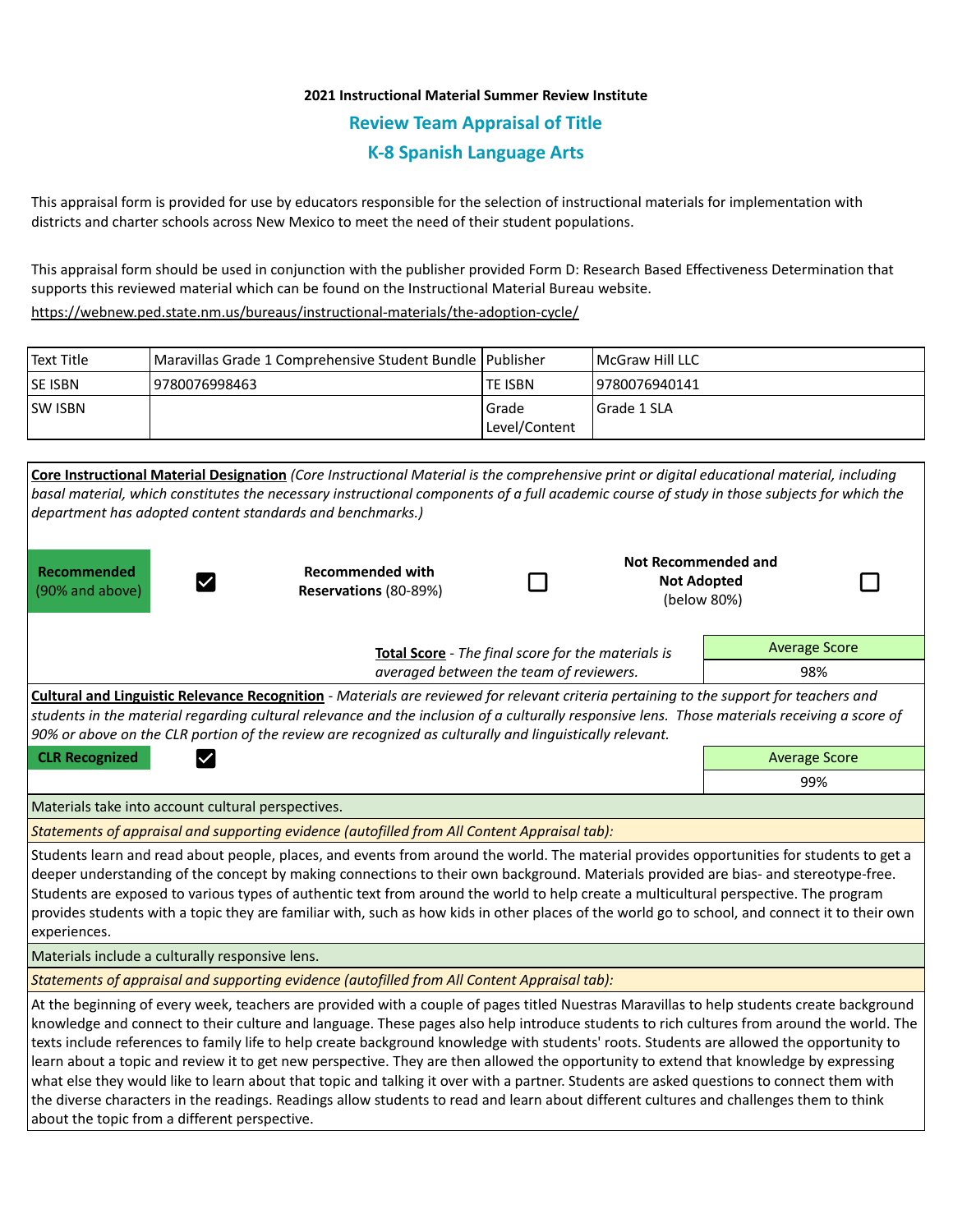**Standards Review** *- Materials are reviewed for alignment with the state adopted content standards, benchmarks and performance standards.*

Average Score

97%

Materials align with grade level SLA standards overall.

*Statements of appraisal and supporting evidence:* 

All of the materials align to grade level SLA standards. The teacher manual provides a list of standards covered for each activity. The teacher guides students to think about text-related questions and then guides them in finding the answer in the reading. Students learn to retell the key details from the reading in their own words. Students have opportunities to practice comprehension skills, such as identifying characters, setting and plot, in their workbooks. The program also provides resources such as graphic organizers to help students show their thinking of SLA skills, such as identifying beginning, middle, and end of the story. Students also learn and practice SLA skills through think alouds. Students are challenged to make predictions about the text and then read on to see if their predictions are correct. The program covers almost all SLA standards completely by incorporating all genres appropriate to first grade.

Materials align to reading standards.

*Statements of appraisal and supporting evidence:* 

The program covers reading standards through the use of various modalities, such as reading, writing, speaking, and listening. All essential literacy skills--phonological awareness, phonics, fluency, comprehension, and vocabulary--are covered throughout all units. Students are exposed to complex text and robust vocabulary. The materials provide appropriate supports needed to access the rigorous content. Opportunities for differentiated instruction are provided in every lesson. The program provides opportunities for students to interact with the reading by utilizing text dependant questioning and then reading to find answers. Students are introduced and provided practice opportunities with reading skills, such as retelling, making predictions, identifying the main topic and key details, and identifying characters, setting, and plot. The use of rigorous content, authentic text, grade-level skills, and robust oral and academic vocabulary help students to become truly literate.

Materials align to writing standards.

*Statements of appraisal and supporting evidence:* 

Each reading goes hand-in-hand with a writing assignment connected to the standard being learned. After reading a selection, students are asked to write an opinion, informative, or narrative piece as appropriate for that reading selection. Students are taught the writing process and given practice with the process by allowing them to write a draft and then collaborate with others to review each other's writing. Students learn to use the online proofreading marks to review others' writing, and then discuss and fix errors together. Students then use that feedback to write their final draft. The program provides teacher resources to guide students in exploring a variety of digital tools to produce and publish their writing. To meet the common core shifts, students are asked to read informational text, then research something about the topic. Students have the option to find information on the internet. After they gather the information, they have the option to choose how they will present it to the class.

Materials align to speaking and listening standards.

*Statements of appraisal and supporting evidence:* 

Students engage in partner, small group, or large group discussions regularly. The program provides resources for speaking and listening best practices. Students are encouraged to use good listening practices, such as look at the speaker, respect others by not interrupting them, and repeating others' ideas to check for understanding. Students are given the opportunity to relate their ideas and comments by discussing a text or image in partners or small group. Students engage with a text by asking questions and sharing their opinions and ideas about others' questions. Students also have an opportunity to practice listening and speaking skills during read alouds by asking questions about the text and illustrations. Then they continue reading to find answers. The program provides students with recommendations for deeper comprehension, such as asking questions about something they did not understand and checking in with their classmates or teacher for clarification.

Materials align to language standards.

*Statements of appraisal and supporting evidence:*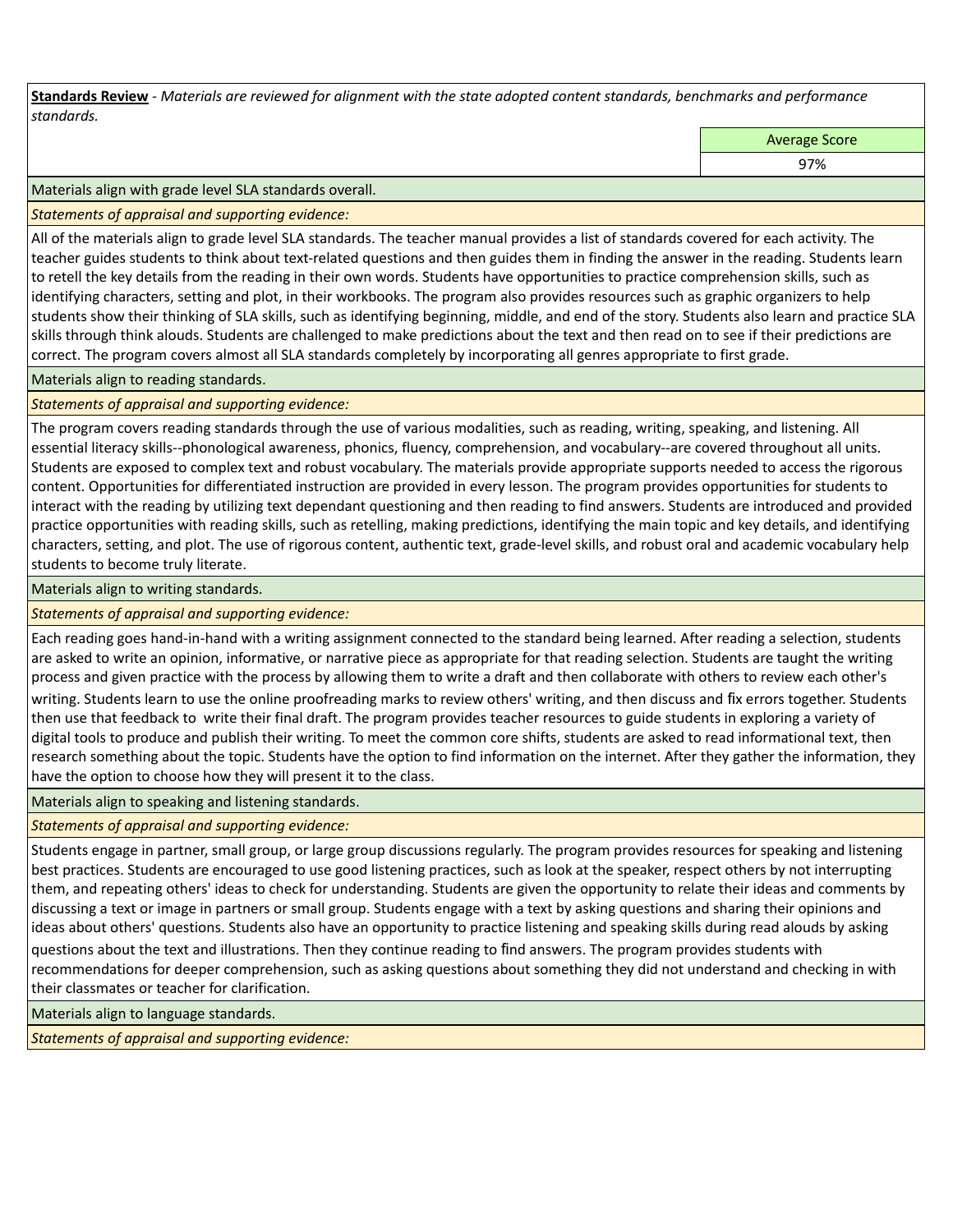Language standards are covered to ensure students gain the foundational skills needed to be good readers and writers. Students trace the lowercase and uppercase letters and then practice writing them in sentences. Students learn and practice leaving spaces between words. The program also teaches students grammar rules, such as common and proper nouns, singular and plural nouns, pronouns, past and future verbs, adjectives, conjunctions, definite and indefinite articles, prepositions, interrogative, exclamatory, and imperative sentences, compound words, and contractions. The program provides guidance and practice in orthography rules such as capitalization and punctuation, including written accents specific to the Spanish language. Students get the opportunity to practice these standards through interactive tasks online and in their practice books.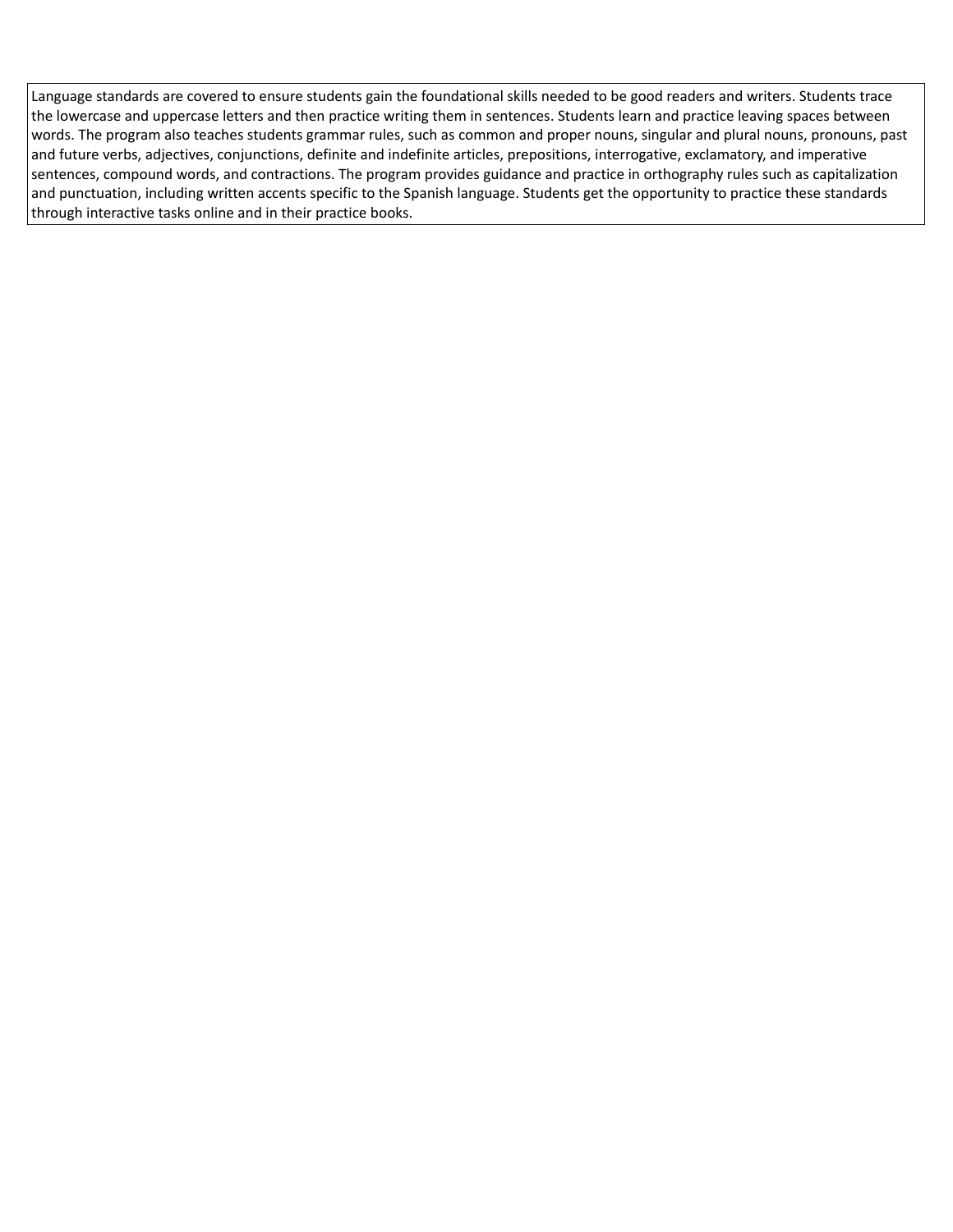**SLA Content Review** *- Materials are reviewed for relevant criteria pertaining to the support for teachers and students in the specific content area reviewed.*

Average Score

100%

Materials provide a selection and range of high-quality texts worthy of students' time and attention, exhibiting exceptional craft and thought and/or providing useful information.

*Statements of appraisal and supporting evidence:* 

Materials provide a wide selection and range of high quality text. Each week there is a different collection of texts available for teaching that week's lessons. These texts include read alouds, decodables, leveled readers, informational texts, trade books, interactive read aloud cards, and a digital library. All of the books have a connection to the theme and there is a wide variety of genres and reading levels.

Questions in the materials are high-quality text-dependent and text-specific questions. The overwhelming majority of these questions are text-specific and draw student attention to the particulars in the text.

*Statements of appraisal and supporting evidence:* 

The materials include high quality questions that align to the text. There are many opportunities to answer questions before the lesson, during the lesson, during the reading, and at the end of the text. Every week the lesson starts with an essential question that ties to the theme for the week and helps the student make real life connections to the stories. After each story, the students retell the story using the pictures to guide them and answer questions. They also cite the pages where they found their answers. Some questions ask students to make connections to real life experiences.

Materials provide scaffolding and supports to enable students' learning of Spanish language arts.

*Statements of appraisal and supporting evidence:* 

The materials provide many scaffolding opportunities to support student learning. The materials include a list of approaching level, on level and beyond level books to use during small group instruction every week. The materials guide the teacher to use scaffolding strategies to help students unpack the vocabulary. For example, the teacher goes over the word será and explains what it means, then puts it in a sentence. Finally, the students and teacher define what the word means in the story. The teacher edition provides opportunities to scaffold lessons to support understanding complex text, strategies to support Spanish learners, online resources with tools to aid with comprehension, and small group differentiated groups.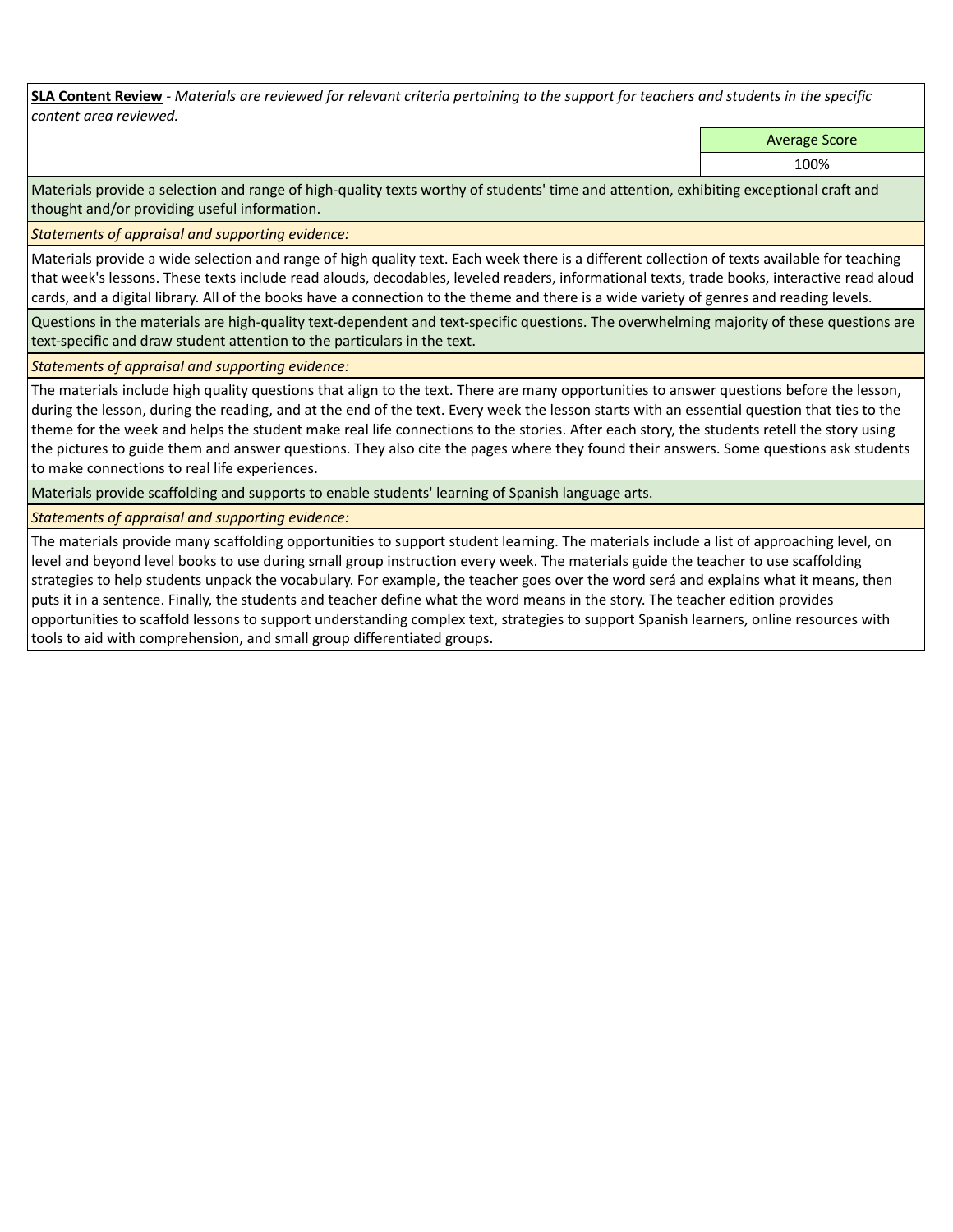**All Content Review** *- Materials are reviewed for relevant criteria pertaining to the support for teachers and students in the material regarding the progression of the standards, lesson structure, pacing, assessment, individual learners and cultural relevance.*

Average Score

100%

Materials are coherent and consistent with the standards that all students should study in order to be college and career ready.

*Statements of appraisal and supporting evidence:*

The materials the program provides support students in developing and acquiring the skills necessary to continue into college or career. Each lesson is aligned with the standards and there is a wide variety of opportunities to master them. Each lesson begins by introducing an essential question directly connected to the objective and standards being addressed. Students are then allowed ample practice with that learning goal through direct instruction/modeling, guided practice, and independent practice. The program provides grading guidelines to help teachers assess whether students learned the skill/standard. Students are asked to reflect on the text at a deeper level and make connections to the learning.

Materials are well designed and take into account effective lesson structure and pacing.

*Statements of appraisal and supporting evidence:*

The materials are well designed to have effective lesson structure and pacing. There is a scope and sequence for every unit with the information that will be taught every week. It provides a list of read alouds, shared readings, comprehension lessons, phonological awareness lessons, phonics/handwriting lessons, high frequency words, and writing lessons. Teachers have access to a suggested lesson plan at the beginning of every week. This provides a list of core instruction lessons as well as optional lessons. In addition, it includes a guide for small group instruction for students of all levels. The hard copy and online resources carry a sequence that supports the academic development in a gradual and effective way.

Materials support teacher planning, learning, and understanding of the standards.

*Statements of appraisal and supporting evidence:*

By using the materials appropriately, teachers can plan ahead and review the material used in the instruction by day, week, or unit. At the same time, the teacher learns new strategies and activities to implement easily and effectively during instruction. This deep understanding of the standards creates clear and precise goals and objectives for students' expectations. The hard copy and online TE guides the teacher in providing instructional strategies and high quality questions to maximize student learning. Each lesson review provides a pacing guide to help the teacher get a big picture of how the entire lesson should flow. The teacher edition also provides opportunities to incorporate technology to support the learning.

Materials offer teachers resources and tools to collect ongoing data about student progress on the standards.

*Statements of appraisal and supporting evidence:*

The program provides teachers with various forms of progress monitoring tools by skill and provides guidance on how to use that data to reteach or enrich student learning. Each unit provides formative and summative assessments. Assessments are provided for every skill. Teachers have access to rubrics to help assess and interpret student performance. Each unit provides additional assessment opportunities, including running records. Each unit provides a spiral review with plenty of opportunities for students to build on the knowledge learned.

Materials support effective use of technology to enhance student learning.

*Statements of appraisal and supporting evidence:*

The materials include many online resources for students and teachers. These materials include retelling the story online, phonological awareness and phonics practice, high frequency words, grammar practice, vocabulary cards, orthography activities, and an online library. The students also have the opportunity to use the internet to research a specific topic to write informational pieces.

Materials can be easily customized for individual learners.

*Statements of appraisal and supporting evidence:* 

Each unit provides thorough lessons by week for differentiated instruction based on student need: approaching level, on level, and beyond level. The online weekly lessons are laid out in whole-group and small-group sections. Each unit includes activities for students to make connections with their personal experiences and share them orally or through writing.

Materials give all students extensive opportunities and support to explore key concepts.

*Statements of appraisal and supporting evidence:*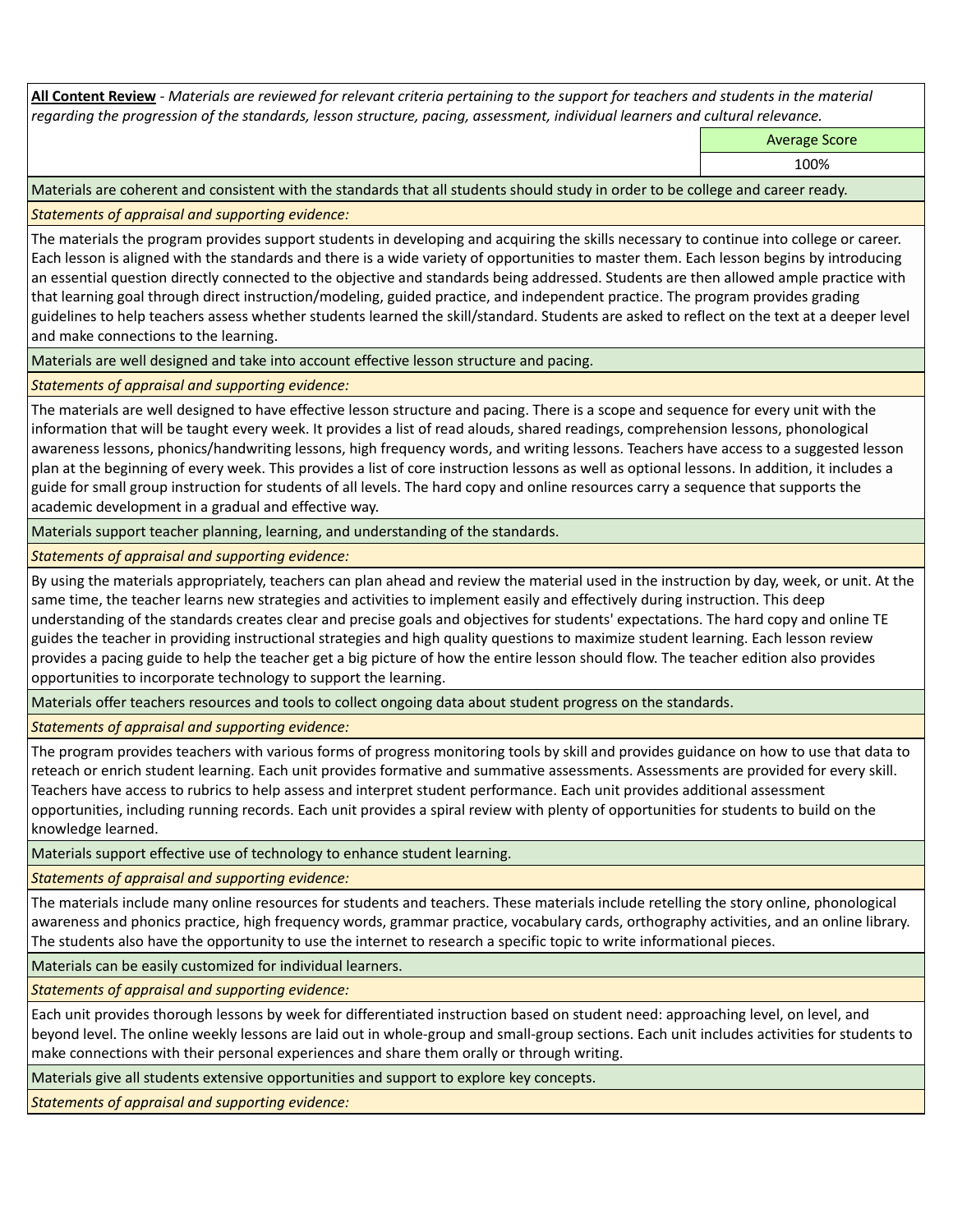The materials give all students opportunities to explore key concepts. Every week focuses on a theme and there is an essential question for them to make connections to real life experiences. There are a variety of different texts on the same topic. The students have different writing assignments that connect with the theme for the week. In the teacher edition, there are many tips on how to teach students if they are not getting the concept. For example, in a tip for spelling dictation to English language learners, the teacher reviews the meaning of the spelling words using pictures, pantomime, or gestures when possible, such as acting out how they blow up a balloon for the word "balloon."

Materials take into account cultural perspectives.

### *Statements of appraisal and supporting evidence:*

Students learn and read about people, places, and events from around the world. The material provides opportunities for students to get a deeper understanding of the concept by making connections to their own background. Materials provided are bias- and stereotypefree. Students are exposed to various types of authentic text from around the world to help create a multicultural perspective. The program provides students with a topic they are familiar with, such as how kids in other places of the world go to school, and connect it to their own experiences.

Materials include a culturally responsive lens.

*Statements of appraisal and supporting evidence:*

At the beginning of every week, teachers are provided with a couple of pages titled Nuestras Maravillas to help students create background knowledge and connect to their culture and language. These pages also help introduce students to rich cultures from around the world. The texts include references to family life to help create background knowledge with students' roots. Students are allowed the opportunity to learn about a topic and review it to get new perspective. They are then allowed the opportunity to extend that knowledge by expressing what else they would like to learn about that topic and talking it over with a partner. Students are asked questions to connect them with the diverse characters in the readings. Readings allow students to read and learn about different cultures and challenges them to think about the topic from a different perspective.